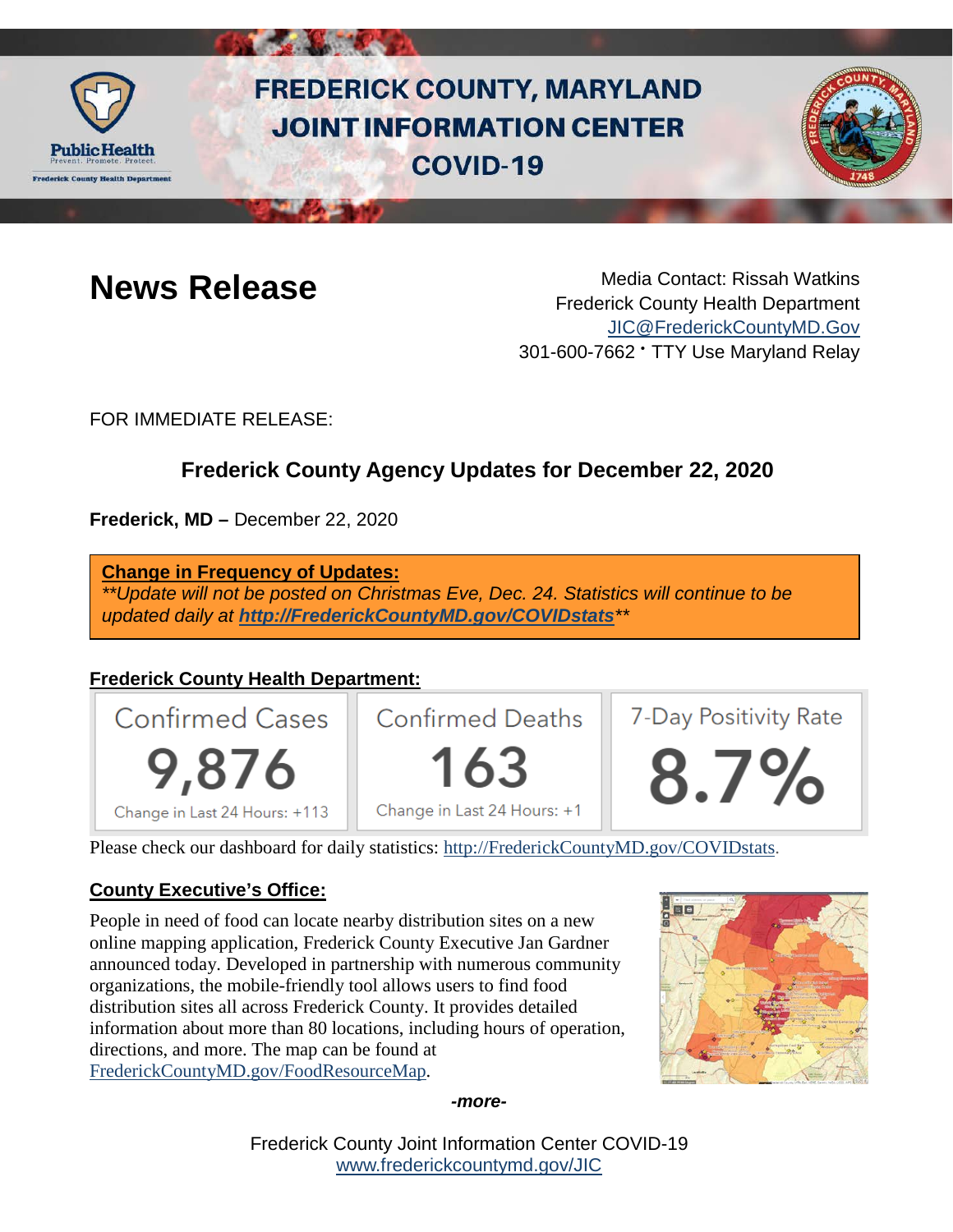

**Page 2/JIC**

#### **COVID-19 Testing Updates – Holiday Schedule:**

COVID-19 testing locations closed on Christmas Day and New Year's Day:

- Frederick Health Hospital testing location off Monocacy Blvd
- Frederick County Health Department testing locations (no testing at Hillcrest or community pop-ups)

The Hillcrest COVID-19 testing site will close at 3pm on Christmas Eve.

### **Vaccine Interest Survey Results:**

Thank you for your participation in our survey on vaccine interest! Our English survey received 20,580 results and our Spanish survey received 269. Over 50% of people who responded said that they were planning on getting the vaccine as soon as it became available to them. Of those respondents who said they weren't sure or were not planning on getting the vaccine immediate, the most common concerns were about safety and side effects. There were thousands of comments written in, and we will use the information from the survey to help develop our messaging to make sure we're answering the questions that you have asked.





More information about the survey results can be found here:

- [English survey results](https://health.frederickcountymd.gov/DocumentCenter/View/6487/Frederick-County-Vaccine-Interest-Survey-122020-English)
- [Spanish survey results](https://health.frederickcountymd.gov/DocumentCenter/View/6488/Frederick-County-Vaccine-Interest-Survey-122020-Spanish)

#### **Update on COVID-19 Vaccine:**

Frederick County Health Department will receive an initial 100 dose shipment of the Moderna vaccine from Maryland Department of Health this week. This first small dose is to confirm that the state logistics chain is functioning before additional vaccine is shipped. This batch of vaccine will be used to vaccinate the vaccination teams.

Healthcare providers in Frederick County should continue to participate in the provider calls hosted by the Frederick County Health Department to receive updates. If a healthcare provider is not getting the updates about the provider calls, please email [rwatkins@Frederickcountymd.gov](mailto:rwatkins@Frederickcountymd.gov) with your specialty, practice name, and contact information to be added to our distribution list.

Members of the public will be given instructions in coming weeks about how to sign up for the vaccine through these updates.

*-more-*

Frederick County Joint Information Center COVID-19 [www.frederickcountymd.gov/JIC](https://frederickcountymd.gov/JIC)